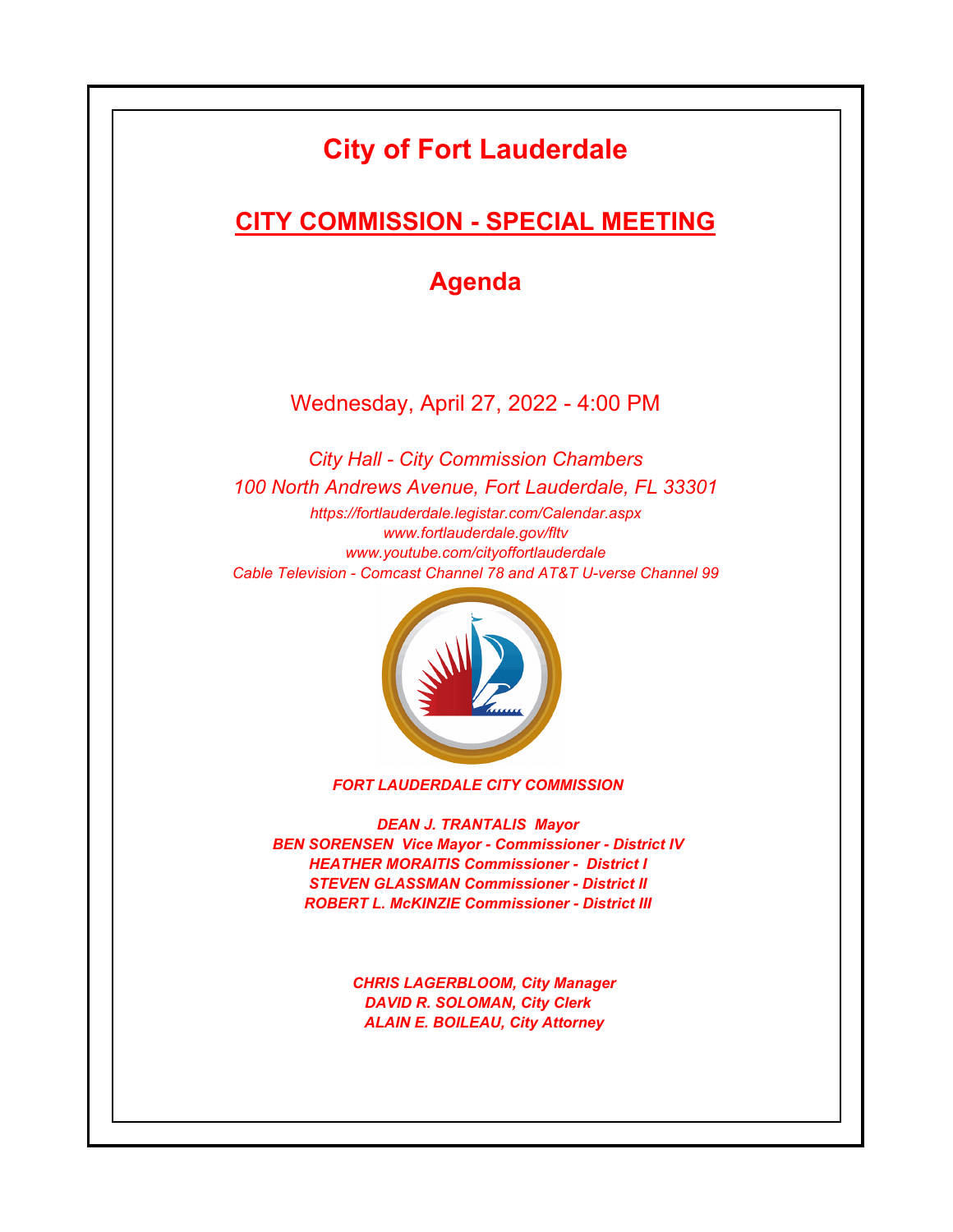**Agenda**

## PUBLIC APPEARANCES BEFORE THE CITY COMMISSION:

If any person wishes to address the City Commission, the person shall sign up in the City Hall lobby. A member of the City Clerk's Office Staff will be there to assist. Speaker Cards are given to the Mayor. After being recognized by the Mayor, the speaker should approach the podium, identify the agenda item in question, indicate support, opposition, or neutrality on the agenda item, and then proceed to succinctly state the speaker's position or present information.

If an attorney, or any other person appears before the Commission in a representative capacity, the attorney, or other representative shall also sign up in the City Hall lobby. A member of the City Clerk's Office Staff will be there to assist. After being recognized by the Mayor, the speaker should approach the podium, identify the client(s) being represented, and identify the agenda item in question. The speaker shall then indicate the client's support, opposition, or neutrality on the agenda item and then proceed to succinctly state the client's position or present information on behalf of the client(s).

Pursuant to Section 3.13 of the Charter of the City of Fort Lauderdale, Florida, the Mayor shall maintain order at all meetings, and the Police Department, upon instructions of the Mayor, shall expel any person from the meeting who refuses to obey the order of the Mayor in relation to preserving order at the meetings. Any person who interrupts or disturbs a City Commission meeting, or who willfully enters or remains in a City Commission meeting having been warned by the Mayor to depart and who refuses to do so, may be subject to arrest.

AUXILIARY AIDS AND SERVICES: If you desire auxiliary aids or services or both to assist in viewing or hearing the City Commission meetings or reading the agenda and minutes for the meeting, please contact the City Clerk's Office at 954-828-5002 at a minimum of two days prior to the meeting and arrangements will be made to provide these services to you.

NOTICE TO MEMBERS OF THE PUBLIC: If a person decides to appeal any decision made by the board, agency, or commission with respect to any matter considered at such meeting or hearing, the person will need a record of the proceedings, and that, for such purpose, the person may need to ensure that a verbatim record of the proceedings is made, which record includes the testimony and evidence upon which the appeal is to be based.